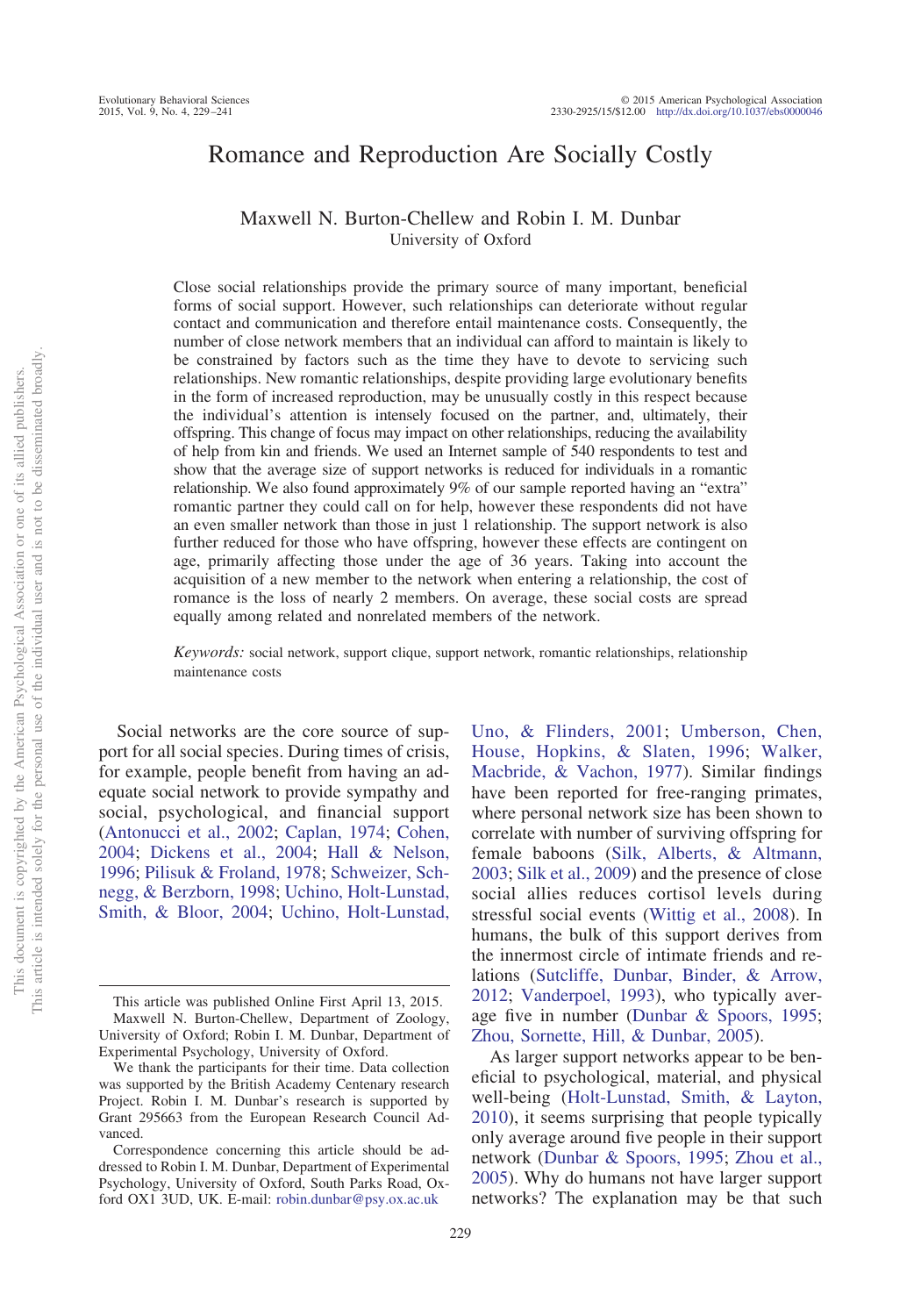ties are costly, to both acquire and maintain, and these costs have to be traded off against their potential benefits. For example, such valuable ties may be a resource that has to be competed for through recurring investment in time spent together and the trading of small favors in order to develop a sense of emotional closeness.

Emotional closeness is a metaphor for how an individual feels about another that can be consistently measured through various psychological instruments, suggesting that such feelings may reflect universal cognitive processes for interpersonal relationships (reviewed in [Hr](#page-11-3)[uschka, 2010\)](#page-11-3). Emotional closeness appears to capture how interdependent two individual's activities are and how willing an individual is to help another [\(Korchmaros & Kenny, 2001,](#page-11-4) [2006;](#page-11-5) [Kruger, 2003\)](#page-11-6), although this may not apply equally to kin and nonkin [\(Hackman,](#page-10-6) [Danvers, & Hruschka, 2015\)](#page-10-6). At the proximate level, a certain degree of emotional "closeness" [\(Berscheid, Snyder, & Omoto, 1989\)](#page-10-7), or "oneness" [\(Cialdini, Brown, Lewis, Luce, & Neu](#page-10-8)[berg, 1997\)](#page-10-8) or "strength of tie," appears to regulate the availability of social, psychological, and financial support [\(Sutcliffe et al., 2012\)](#page-12-7). Crucially however, it is also known to be a function of contact frequency, especially so for nongenetically related alters [\(Burton-Chellew](#page-10-9) [& Dunbar, 2011;](#page-10-9) [Pollet, Roberts, & Dunbar,](#page-11-7) [2013;](#page-11-7) [Roberts & Dunbar, 2011a\)](#page-11-8) and may therefore serve as an adaptive mechanism to allocate helping behaviors, especially among nonkin, toward those who have recently prioritized and invested in the focal individual.

In summary, helpful relationships therefore require sufficient emotional closeness, but emotionally close relationships require investment, take time to develop and are costly to maintain [\(Dindia & Canary, 1993;](#page-10-10) [Roberts & Dunbar,](#page-11-8) [2011a;](#page-11-8) [Saramaki et al., 2014\)](#page-11-9). Friendships that are not serviced in this way decay rapidly [\(Burt,](#page-10-11) [2000;](#page-10-11) [Oswald & Clark, 2003;](#page-11-10) [Roberts & Dun](#page-11-11)[bar, 2011b\)](#page-11-11). Consequently, the number of individuals that can be called on is likely to be limited by variables such as population density and family size and time constraints [\(Dunbar,](#page-10-12) [2008;](#page-10-12) [Milardo, Johnson, & Huston, 1983;](#page-11-12) [Miri](#page-11-13)[tello et al., 2013;](#page-11-13) [Stiller & Dunbar, 2007\)](#page-12-10). When we cultivate one specific network tie, through communication and/or face-to-face contact, we necessarily neglect other or potential ties, that may be receiving attention from elsewhere. This may even apply cognitively, when no communication or contact is involved: if one is focused upon one relationship, one is less likely to be thinking about another. This leads social networks to be in a state of flux, with new ties being formed at the expense of old ones [\(John](#page-11-14)[son & Leslie, 1982;](#page-11-14) [Saramaki et al., 2014\)](#page-11-9).

Romantic relationships would appear particularly costly to maintain, in both material and cognitive terms, in the sense that they typically involve an exclusive focus on one individual and concerted efforts to be close to them [\(Fisher, Aron, & Brown, 2006;](#page-10-13) [Maner, Rouby,](#page-11-15) [& Gonzaga, 2008;](#page-11-15) [Murray, Holmes, & Griffin,](#page-11-16) [1996\)](#page-11-16). Individuals in love expend considerably more energy thinking about the object of their love than about others (R. [Hall et al., 1988;](#page-11-17) [Hatfield & Sprecher, 1986;](#page-11-18) [O'Leary, Acevedo,](#page-11-19) [Aron, Huddy, & Mashek, 2012\)](#page-11-19) and individuals (Western individuals at least) entering new romantic relationships appear to go through a phase of 'dyadic withdrawal' [\(Fischer, Sollie,](#page-10-14) [Sorell, & Green, 1989;](#page-10-14) [Johnson & Leslie, 1982;](#page-11-14) [Milardo, 1982;](#page-11-20) [Surra, 1985\)](#page-12-11). This process involves a reshaping of both individual's social networks, as they become more emotionally attached to each other and each other's friends [\(Doherty & Feeney, 2004\)](#page-10-15), at the risk of conflict with their current friends (reviewed in [Hr](#page-11-3)[uschka, 2010\)](#page-11-3).

We therefore hypothesize that these costs of romance will be realized through an impact upon other network ties and ultimately, in the degree of social support available. The increased focus on the new romantic relationship will inevitably mean that there is less emotional capital available for other relationships, and these partially neglected relationships may direct their attention elsewhere. This would represent a social cost (reduced likelihood of social support) that has to be traded off against the obvious evolutionary benefits of romantic relationships (increased reproduction). In one sense these costs could be seen as indicative of the benefits that romantic relationships offer. In evolutionary terms, we are selected to forgo these valuable relationships, which otherwise are likely to provide evolutionary benefits in the future through assistance and support, in exchange for reproductive benefits from a socially monogamous relationship.

The process of dyadic withdrawal can therefore be seen as an evolved adaptive response to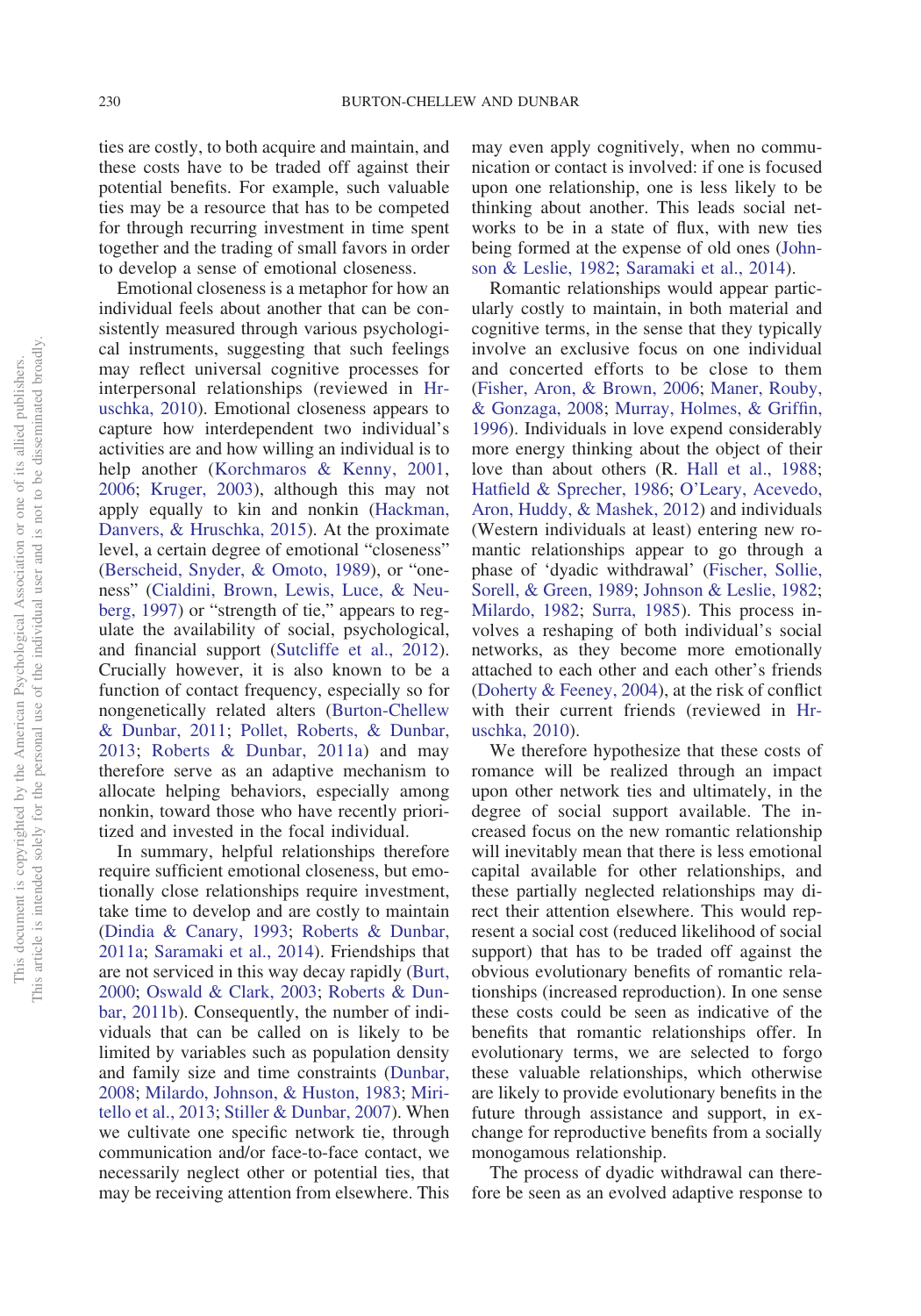optimally manage one's investment in the social network, jeopardizing social benefits in exchange for a reproductive benefit by placing the romantic dyad at the center of one's social network. From the perspective of the neglected friends and relatives, they may become closer to other individuals who are showing them relatively more investment. Thus, even if those involved in romance still feel equally positive about their friends, their friends may not feel so inclined to provide assistance, representing the cost of romance.

If these social costs are great enough, then there may even be a reduction in support network size despite the addition of a supportive romantic partner (i.e., a loss of one or more ties). Alternatively, if the formation of support network ties is not limited by trade-offs but solely by exposure to potential ties and opportunities for recruitment, the fact that people often meet their romantic partners through friends and friends of friends [\(Fowler &](#page-10-16) [Christakis, 2010\)](#page-10-16) should mean that more 'connected' and 'popular' people will otherwise be more likely to meet a romantic partner. In this case, people in romantic relationships can be expected, all else being equal, to have larger support networks.

We therefore tested the hypothesis that individuals in active romantic relationships would have smaller support networks than those not in an active relationship. As further support for the importance of costs limiting support network size, we also tested the hypothesis that those with offspring will be disadvantaged with respect to their support network, despite their arguably greater need, due to the various costs of parenting. We utilize an online questionnaire to test these hypotheses by soliciting personal details about people's social support networks, their family structure and their romantic relationship status.

#### **Method**

We recruited participants primarily using two website depositories [\(http://psych.hanover](http://psych.hanover.edu/research/exponnet.html) [.edu/research/exponnet.html](http://psych.hanover.edu/research/exponnet.html) and [http://www](http://www.socialpsychology.org/expts.htm) [.socialpsychology.org/expts.htm\)](http://www.socialpsychology.org/expts.htm). In total, 540 individuals  $(428$  women, 112 men) aged  $18-69$ years (Age:  $M = 27.7$  years,  $SD \pm 9.9$ ) completed our anonymous questionnaire. Of these, 427 were college-educated, and 363 were in a romantic relationship. Participants were not rewarded for taking part (though they may have received course credits in some cases).

Our questionnaire asked them to list everyone whom they felt they could approach for help in times of "severe emotional or financial crisis," following [Dunbar and Spoors \(1995\).](#page-10-5) Respondents (for which we use the standard network term *ego*) were invited to list up to 15 such individuals (for which we use the standard network term *alters*). Respondents specified how each of these alters was related or known to them. We also solicited brief personal details as control covariates: gender, age (which we mean centered), and whether or not they were in full time education. We also solicited details about their family size as, such as whether their mother and father were alive or not and how many genetically related siblings they had, as it could be argued that people from larger families will have more people to obtain support from.

To test our hypothesis that costly relationships impact upon other network ties, we asked them if they were in an active romantic relationship and if they had any offspring. Because our respondents could list in their support network any 'extra' romantic partners they believed they could rely on for support, this allowed us to explore the possibility that those involved in more than one romantic relationship may bear even greater costs.

We conducted our analyses in IBM SPSS Statistics (Version 21). Support network size was our dependent variable (bounded between a minimum size of 1 and a maximum size of 15). We used generalized linear models, with a binary-probit link, hybrid parameter estimation with Pearson chi-square scale method, and robust estimator for the covariance matrix. We tested whether support network size was affected by whether individuals were in a romantic relationship and whether they had offspring, controlling for the above covariates. We use the following model selection criteria to choose among competing models: Akaike's information criterion (AIC), finite sample corrected AIC (AICC), Bayesian information criterion (BIC), consistent AIC (CAIC), and likelihood ratio tests between competing models to determine whether more complex models were justified.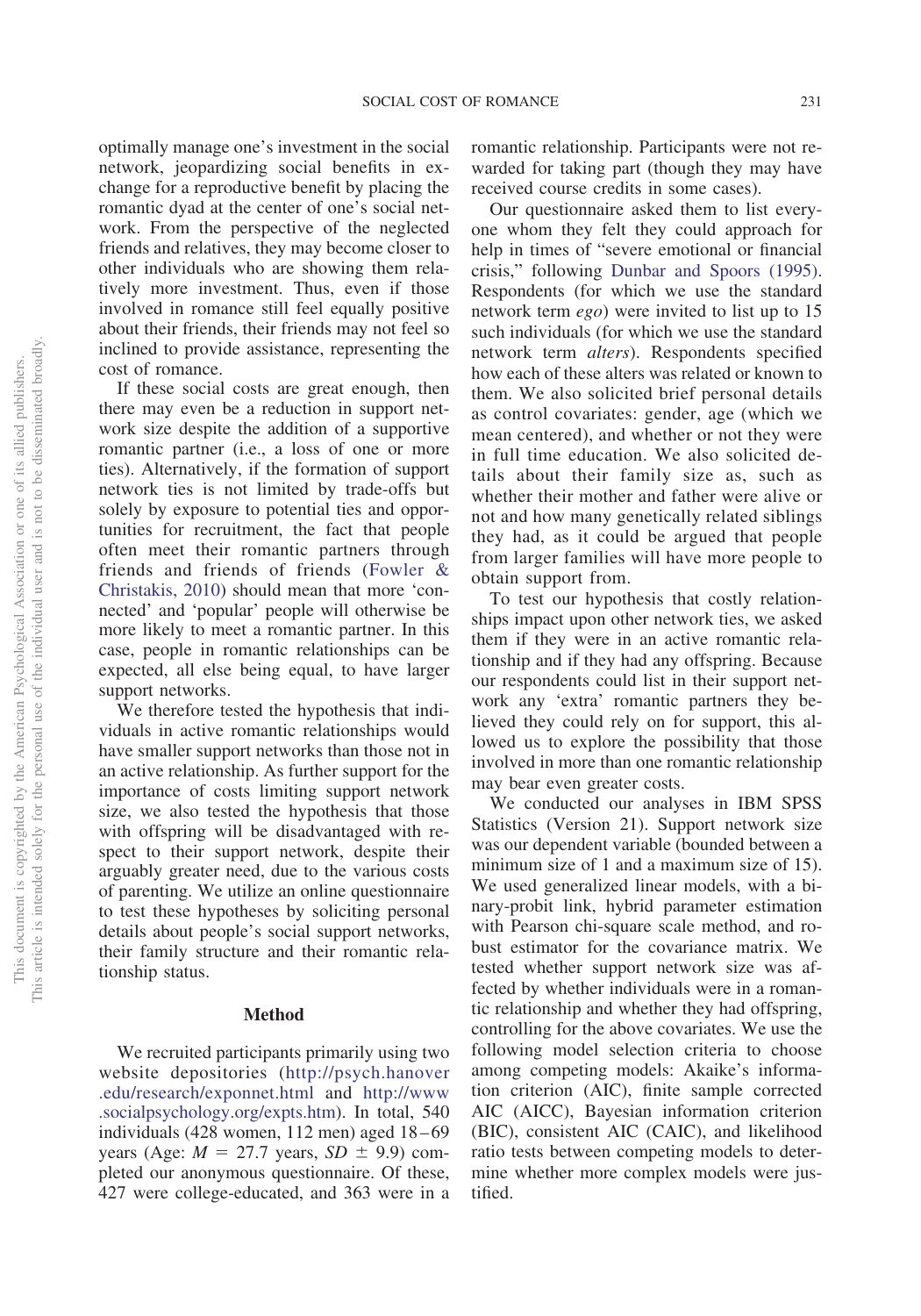#### **Results**

Mean support network size was 5.25 (*SD* 3.2; range 1–15. See [Figure 1\)](#page-3-0). Overall, respondents in romantic relationships on average had significantly smaller support networks than respondents who were single. All our forms of model selection criteria (AIC, AICC, BIC, CAIC, likelihood ratio test) supported our hypothesis that those in romantic relationships have smaller support networks (see [Table 1,](#page-4-0) Model 2 vs. Model 1). Specifically, a model containing all our control covariates was favored over the simple baseline intercept model, and suggested that those with a live mother tended to have a larger support network (see [Table 1,](#page-4-0) Model 1 vs. Model 0). However, this covariates model was inferior to a model containing an additional term for relationship status (likelihood ratio test: 17.596,  $df = 1, p < .001$ ).

A small number of respondents  $(n = 32)$ listed an extrapair romantic relationship as one of their support network, providing a rough lower bound estimate on the rate of affairs (9% of the 363 individuals currently in romantic relationships). We tested whether the extra demands of maintaining an additional romantic relationship had a further added adverse effect on support network size. We substituted our relationship status term with one that coded participants as in 0, 1, or 2 relationships. However none of our model selection criteria favored this increased model complexity (see [Ta](#page-4-0)[ble 1,](#page-4-0) Model 3 vs. Model 2) and the parameter estimate for those with two partners was not significantly different to those with just one partner. One reason for this is that most individuals who listed an extrapair partner did not list their primary partner in their support network: of the 32 egos that listed an extra romantic partner, only five listed their primary romantic partner as someone they could rely on for support, suggesting a substantial deterioration of the former relationship, which could be either the cause or the result of the extra relationship.

As age is often reported to affect measures of social networks [\(Hill & Dunbar, 2003;](#page-11-21) [van Til](#page-12-12)[burg, 1998;](#page-12-12) [Wrzus, Hanel, Wagner, & Neyer,](#page-12-13) [2013\)](#page-12-13), we also tested if the negative effect of a primary romantic relationship depended on age. We found that a model with an interaction term for age and relationship status was justified by all our model selection criteria (see [Table 1,](#page-4-0)



<span id="page-3-0"></span>*Figure 1.* Distribution of support network size.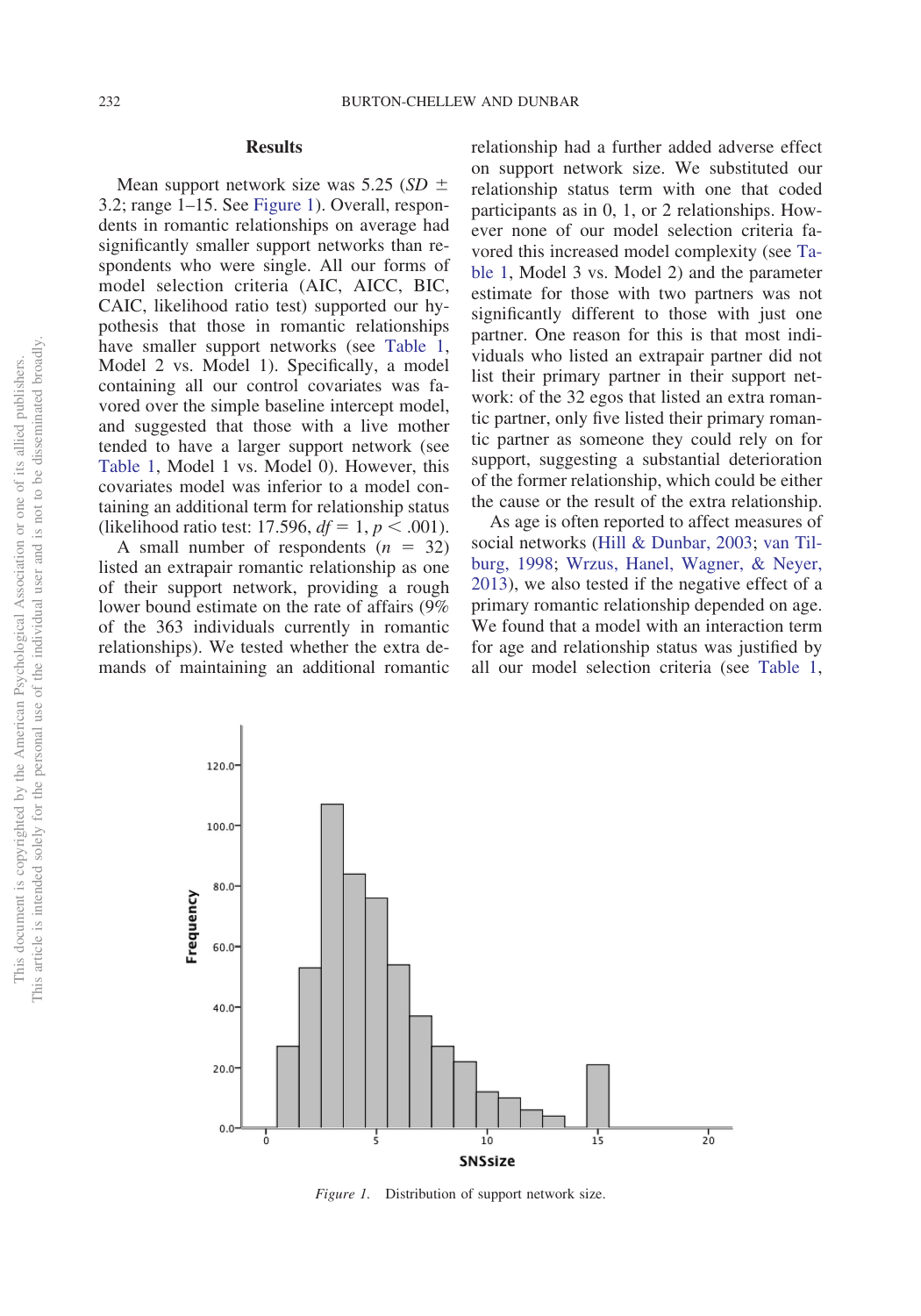|                | ï                        |
|----------------|--------------------------|
|                |                          |
| j<br>i         | i                        |
| ä              |                          |
| ś              |                          |
| j<br>į         |                          |
|                |                          |
|                |                          |
|                |                          |
|                |                          |
| ĺ              |                          |
| ì              | j                        |
|                |                          |
|                | $\ddot{\phantom{0}}$     |
| ì              |                          |
|                |                          |
|                |                          |
|                |                          |
|                |                          |
|                |                          |
|                |                          |
|                |                          |
|                |                          |
|                |                          |
|                |                          |
|                |                          |
|                |                          |
|                | Ϊ                        |
|                | ś                        |
|                |                          |
|                | ¢                        |
|                | j                        |
|                | $\ddot{\phantom{a}}$     |
|                |                          |
| )              |                          |
| ì              |                          |
|                |                          |
|                |                          |
| $\frac{1}{1}$  |                          |
|                |                          |
| $\overline{)}$ |                          |
|                |                          |
|                | ξ<br>í                   |
| ċ              |                          |
| ì<br>i         |                          |
|                |                          |
|                |                          |
|                |                          |
|                |                          |
| the            | í                        |
|                |                          |
|                |                          |
|                | ł                        |
|                |                          |
|                |                          |
| l              |                          |
| J              |                          |
| j              |                          |
| į              |                          |
| ï              |                          |
| 0              |                          |
|                |                          |
|                |                          |
|                |                          |
|                |                          |
|                |                          |
|                |                          |
| i              |                          |
|                |                          |
|                |                          |
|                |                          |
| This d         |                          |
|                | n<br>F                   |
| i              |                          |
|                | his -                    |
|                | İ                        |
|                | $\overline{\phantom{a}}$ |

<span id="page-4-0"></span>Table 1

 $\overline{\phantom{a}}$ 

*A Generalized Linear Model of Support Network Size (N* -*530)*

| Term                                                                                                                                                                                                                                                                         | Model 0              | B(SE B)<br>Model 1                      | B(SE B)<br>Model 2                       | Model 3<br>B(SE B)                       | Model 4<br>B(SE B)                       | B(SE B)<br>Model 5                   | Model 6<br>B(SE B)                       |
|------------------------------------------------------------------------------------------------------------------------------------------------------------------------------------------------------------------------------------------------------------------------------|----------------------|-----------------------------------------|------------------------------------------|------------------------------------------|------------------------------------------|--------------------------------------|------------------------------------------|
| Gender (male)<br>ntercept                                                                                                                                                                                                                                                    | $-0.385(0.0247)$ *** | $-0.533(0.1033)$ ***<br>$-0.53(0.0603)$ | $-0.445(0.1099)$ ***<br>$-0.060(0.0604)$ | $-0.578(0.1049)$ ***<br>$-0.058(0.0605)$ | $-0.450(0.1100)$ ***<br>$-0.065(0.0604)$ | $-0.464(0.1101)$<br>$-0.090(0.0593)$ | $-0.523(0.1032)$ ***<br>$-0.082(0.0593)$ |
|                                                                                                                                                                                                                                                                              |                      | $-0.039(0.0267)$                        | $-0.029(0.0266)$                         | $-0.027(0.0271)$                         | $-0.123(0.0420)$                         | $-0.054(0.0460)$                     | 0.036(0.0334)                            |
| Age (mean centered)<br>In education (yes)                                                                                                                                                                                                                                    |                      | $-0.073(0.0601)$                        | $-0.078(0.0603)$                         | $-0.080(0.0603)$                         | $-0.092(0.0597)$                         | $-0.047(0.0629)$                     | $-0.026(0.0632)$                         |
| Mum alive (yes)                                                                                                                                                                                                                                                              |                      | 0.172(0.0821)                           | $0.172(0.0826)$ **                       | $0.172(0.0823)$ **                       | 0.160(0.0826)                            | $0.169(0.0838)$ **                   | $0.181(0.0835)$ **                       |
| Dad alive (yes)                                                                                                                                                                                                                                                              |                      | 0.078 (0.0609)                          | 0.079 (0.0619)                           | 0.080 (0.0620)                           | 0.083 (0.0627)                           | 0.100 (0.0621)                       | 0.097 (0.0606)                           |
| Number of genetic siblings                                                                                                                                                                                                                                                   |                      | $-0.002(0.0110)$                        | $-0.001(0.0109)$                         | $-0.001(0.0109)$                         | 0.001(0.0109)                            | 0.006 (0.0109)                       | 0.006 (0.0110)                           |
| In relationship (yes)                                                                                                                                                                                                                                                        |                      |                                         | $-0.129(0.0550)$ <sup>**</sup>           |                                          | $-0.112(0.0545)$ **                      | $-0.079(0.0554)$                     |                                          |
| Double-Romance (none vs. one)                                                                                                                                                                                                                                                |                      |                                         |                                          | $0.135(0.0557)^{**}$                     |                                          |                                      |                                          |
| Double-Romance (double vs. one)                                                                                                                                                                                                                                              |                      |                                         |                                          | 0.053(0.1077)                            |                                          |                                      |                                          |
| n relationship (yes) $\times$ Age                                                                                                                                                                                                                                            |                      |                                         |                                          |                                          | $0.141(0.0486)$ ***                      | $0.138(0.0481)$ ***                  |                                          |
| )ffspring-binary (yes)                                                                                                                                                                                                                                                       |                      |                                         |                                          |                                          |                                          | $-0.248(0.0667)$ ***                 | $-0.270(0.0658)$ ***                     |
| Information Criterion                                                                                                                                                                                                                                                        |                      |                                         |                                          |                                          |                                          |                                      |                                          |
| <b>AIC</b>                                                                                                                                                                                                                                                                   | 3248.186             | 3221.840                                | 3206.245                                 | 3207.575                                 | 3187.693                                 | 3149.312                             | 3174.334                                 |
|                                                                                                                                                                                                                                                                              | 3248.186             | 3221.854                                | 3206.262                                 | 3207.597                                 | 3187.715                                 | 3149.34                              | 3174.352                                 |
|                                                                                                                                                                                                                                                                              | 3255.185             | 3270.837                                | 3262.242                                 | 3270.572                                 | 3250.690                                 | 3219.309                             | 3230.33                                  |
| AICC<br>BIC<br>CAIC                                                                                                                                                                                                                                                          | 3256.185             | 3277.837                                | 3270.242                                 | 3279.572                                 | 3259.690                                 | 3229.309                             | 3238.331                                 |
| Log likelihood<br>Likelihood ratio test ( <i>df</i> )                                                                                                                                                                                                                        | $-1623.093$          | $-1603.920$                             | $-1595.122$                              | $-1594.788$                              | $-1584.847$                              | $-1564.656$                          | $-1579.167$                              |
|                                                                                                                                                                                                                                                                              | n/a                  | $38.35(6)$ ***                          | $17.596(1)$ ***                          | 0.668(1)                                 | 20.550 (1)***                            | $40.382(1)$ ***                      | $29.022(2)$ ***                          |
| Comparison                                                                                                                                                                                                                                                                   | n/a                  | M1 over M0                              | M2 over M1                               | M3 over M2                               | M4 over M2                               | M5 over M4                           | M5 over M6                               |
| $M_{\rm{tot}}$ and $\sim$ 11.41.4 and $\sim$ 2.11.4 and $\sim$ 110 $\sim$ 11.4 and $\sim$ 110 $\sim$ 110 $\sim$ 110 $\sim$ 110 $\sim$ 110 $\sim$ 110 $\sim$ 110 $\sim$ 110 $\sim$ 110 $\sim$ 110 $\sim$ 110 $\sim$ 110 $\sim$ 110 $\sim$ 110 $\sim$ 110 $\sim$ 110 $\sim$ 11 |                      |                                         |                                          |                                          |                                          |                                      |                                          |

 $Note.$  AIC  $=$  $=$  akaike information criterion; AICC  $=$  $=$  finite sample corrected AIC; BIC  $=$  $=$  Bayesian information criterion; CAIC  $=$  consistent AIC. \*  $p < 10$ .  $\frac{1}{2}$  $p < 0.05$ .  $p > 0!$ .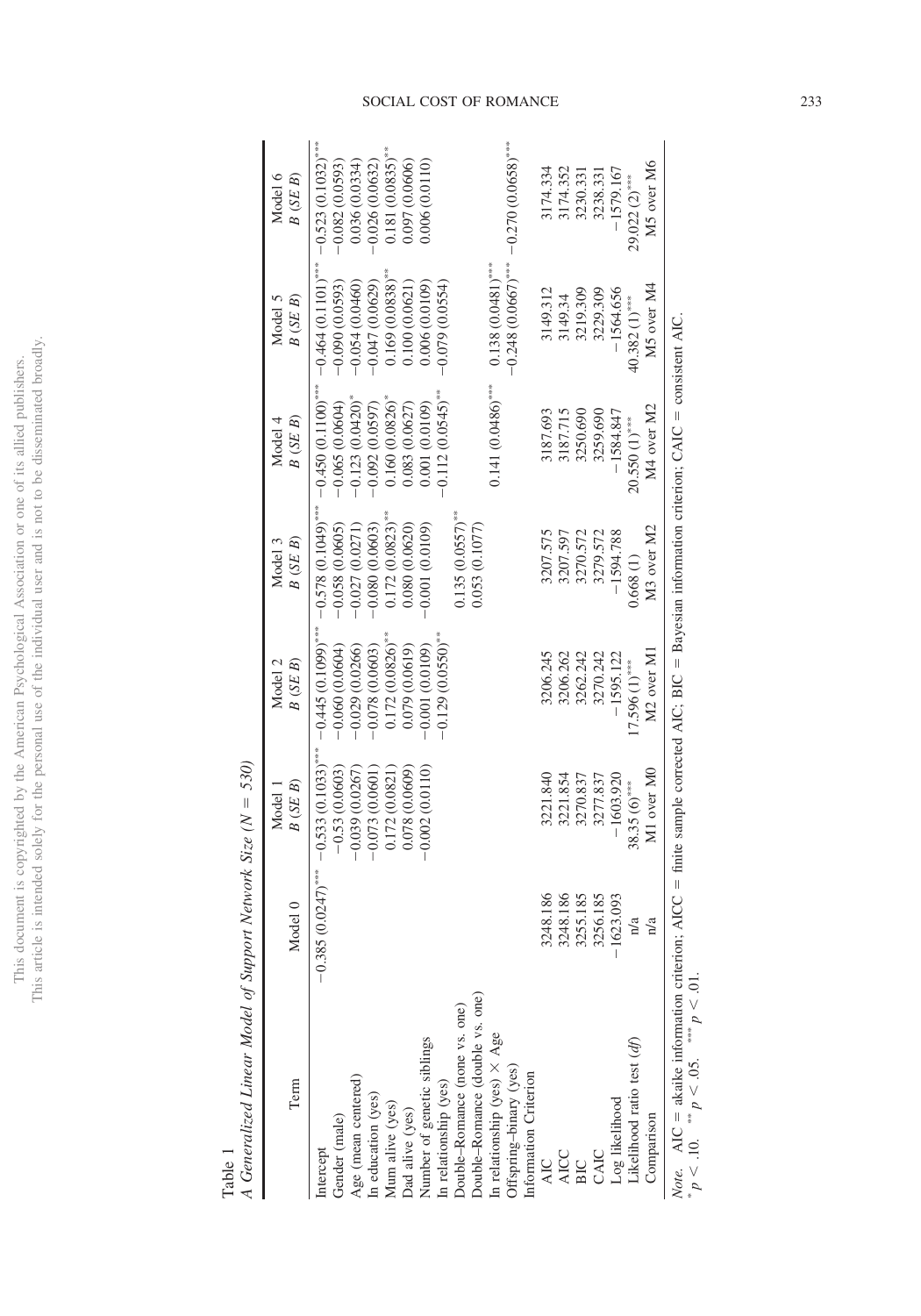Model 4 vs. Model 2). The parameter estimates suggested that while increasing age had a negative effect upon support network size for single people  $(B = -0.123 \pm 0.0420)$ , it had negligible effect for those in a relationship ( $B = 0.018 \pm 1$ 0. 0486) (see [Figure 2,](#page-5-0) [Table 1,](#page-4-0) Model 4).

As predicted by our hypotheses, the costs of parenting also appear to have a negative effect upon support network size, with all our model selection criteria supporting a model that contained a binary variable for the Ego having offspring or not (see [Figure 3;](#page-6-0) [Table 1,](#page-4-0) Model 5 vs. Model 4). The parameter estimates suggest that the costs of offspring are particularly large, larger than the effects of being in a relationship, although the effect of relationship-status by age is still significant. To check that the effect of being in a relationship was not simply due to a correlation with having offspring, we compared our model containing relationship status and offspring status to a simpler model with just the offspring variable. We found that the simple model was not favored, suggesting that both romantic relationships and offspring are independently costly.

Further support for the costs of romantic relationships comes from models on a subset of the data, excluding all egos that have offspring. Here again we find that a model with relationship status is favored over the baseline covariate model (see [Table 2,](#page-7-0) Model 2 vs. Model 1), and that there is still an interaction with age (see [Table 2,](#page-7-0) Model 3 vs. Model 2). As an aside, while the covariates were not part of our analysis or hypothesis testing, it appears that in general family size, along with gender and educational status, had little or no impact upon support network size, although a living mother was generally significantly beneficial (see [Table](#page-4-0) [1](#page-4-0) and [Table 2\)](#page-7-0).

Finally, we investigated whether kin or nonkin are more likely to drop out of the support network as a result of a romantic relationship. We did this by comparing if relationship status affected either the absolute number of related alters (see [Table 3\)](#page-8-0), or unrelated alters (excluding relationship partners) in the support network. To avoid the complications of the interaction between age and relationship status, we restricted these analyses to those less than 36 years of age (which meant the interaction term was no longer significant). We found that the effects of being in a relationship were significantly negative for both related and unrelated members from the support network (related alters:  $B = -0.229 \pm 0.0481$ ; unrelated alters:  $B = -0.218 \pm 0.0663$ , see [Table 3\)](#page-8-0). The same was true for the effect of having offspring (unrelated alters:  $B = -0.268 \pm 0.0927$ ; related alters:  $B = -0.216 \pm 0.0678$ .

Overall, in absolute terms, the mean number of alters in the support network for those less than 36 years of age dropped by 0.8 alters from 6.2 to 5.4 for those in a relationship, and a further 1.2 alters for those in a relationship with offspring. More specifically, related alters in the support network for those less than 36 years of age dropped by 1.0 alters from 3.6 for single egos to 2.6 for those in a relationship, and by a further 0.7 alters, from 2.6 to 1.9 for those in a relationship with offspring (see [Figure 3,](#page-6-0) [Table](#page-9-0) [4\)](#page-9-0). Likewise, the mean number of unrelated alters (excluding romantic partners) dropped by 0.6 alters from 2.6 for single egos to 2.0 for those in a relationship, and by a further 0.5 alters to 1.5 for those also with offspring. Considering that the average effect of being in a relationship was a loss of 0.8 alters, and that those in romantic relationships tended to list their romantic partner in their support network (70%, 201 of 291 respondents under 36 years old and in a relationship), means that the average effect of a romantic relationship was a loss of nearly 2 alters in exchange for a gain of

<span id="page-5-0"></span>*Figure 2.* Mean  $(\pm SE)$  of support network size as a function of 5-year age class for those in (solid symbols) and those not in (open symbols) a romantic relationship.

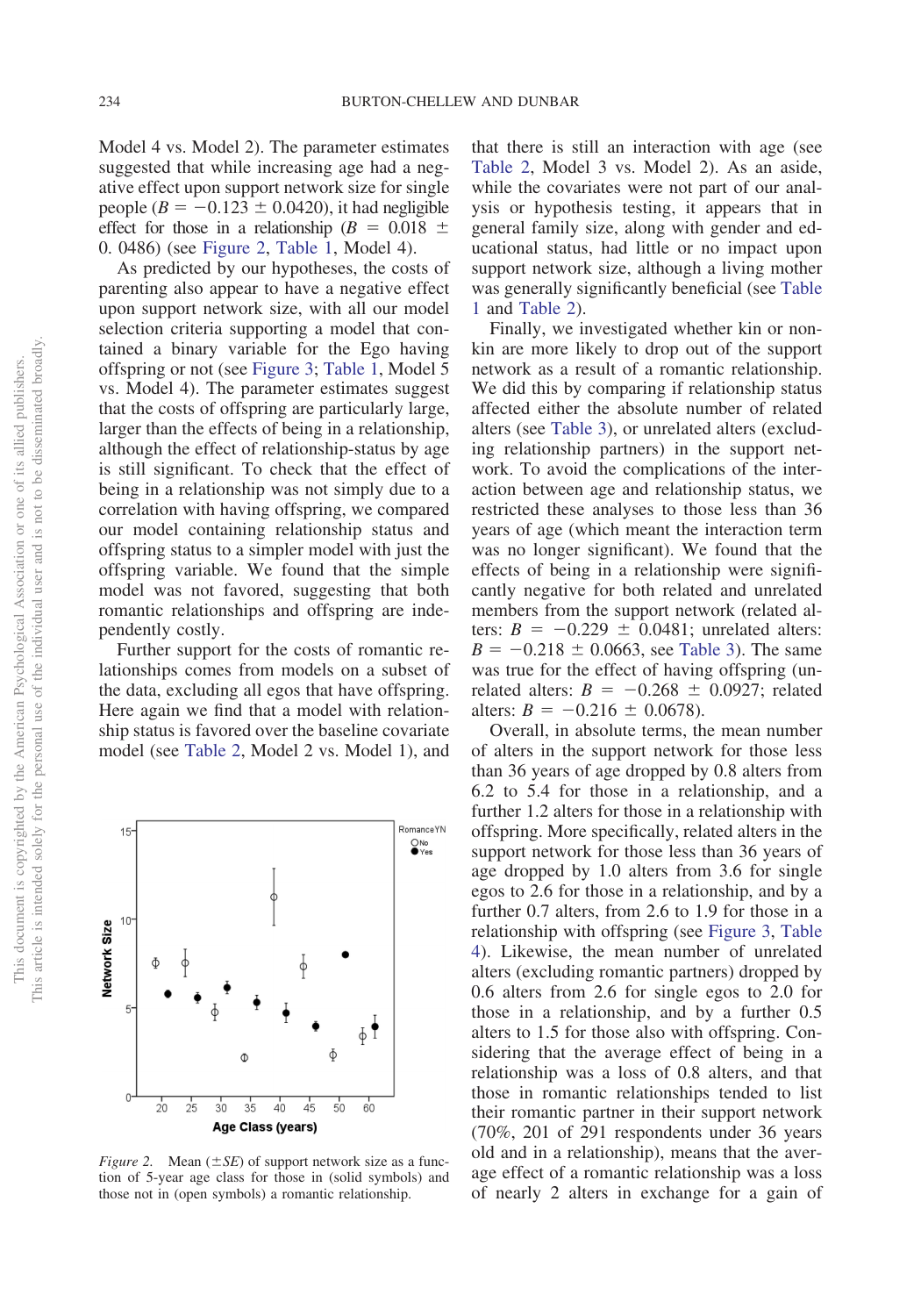

<span id="page-6-0"></span>*Figure 3.* Mean  $\pm$  95% confidence intervals support network size, shown in total and subdivided into kin and nonkin components, by relationship status and family status for those less than 36 years of age. Romantic partners, when listed in the support network, are included under non-kin. Alone (single, without offspring;  $N = 139$ ); attached (in romantic relationship but without offspring;  $N = 199$ ); attached (in romantic relationship with offspring;  $N = 92$ ).

approximately one additional alter (the exact figures being  $-1.6$  vs.  $+0.8$ ).

### **Discussion**

As predicted, respondents in romantic relationships had significantly smaller support networks than single respondents, suggesting that the benefits of social monogamy come at the expense of reduced social support. However, our result was only true for younger (<36 years) subjects, since older subjects exhibited the reverse pattern because the networks of single people appear to decrease with age. Overall, the average number of support network members that our respondents had was 5.25 (range 1–15), a value virtually identical to those previously reported for this layer of the social network [\(Dunbar & Spoors, 1995;](#page-10-5) [Hill & Dun](#page-11-21)[bar, 2003;](#page-11-21) [Zhou et al., 2005\)](#page-12-9). Within this, younger respondents typically had slightly larger  $(M = 6.31)$  and older ones slightly

smaller  $(M = 4.85)$  networks. Aside from providing further confirmation of the size of this particular network layer, these results also indicate that our sample is not atypical, despite the fact that it was skewed toward a younger age range than previous samples.

As also predicted, those with offspring also had even smaller support networks, suggesting that the costs of relationships and offspring are additive. Of course this does not imply a net cost in evolutionary terms, since the romantic partner provides both social support and reproductive opportunities. In terms of psychological well-being, it would be interesting to know if romantic partners provide sufficient support to negate the loss of social support from others, especially in contemporary settings. The fact that the number of siblings appears to be unrelated to network size reinforces the suggestion that network size is constrained by costs as well as 'supply,' rather than simply being a matter of adding on the average number of 'friends'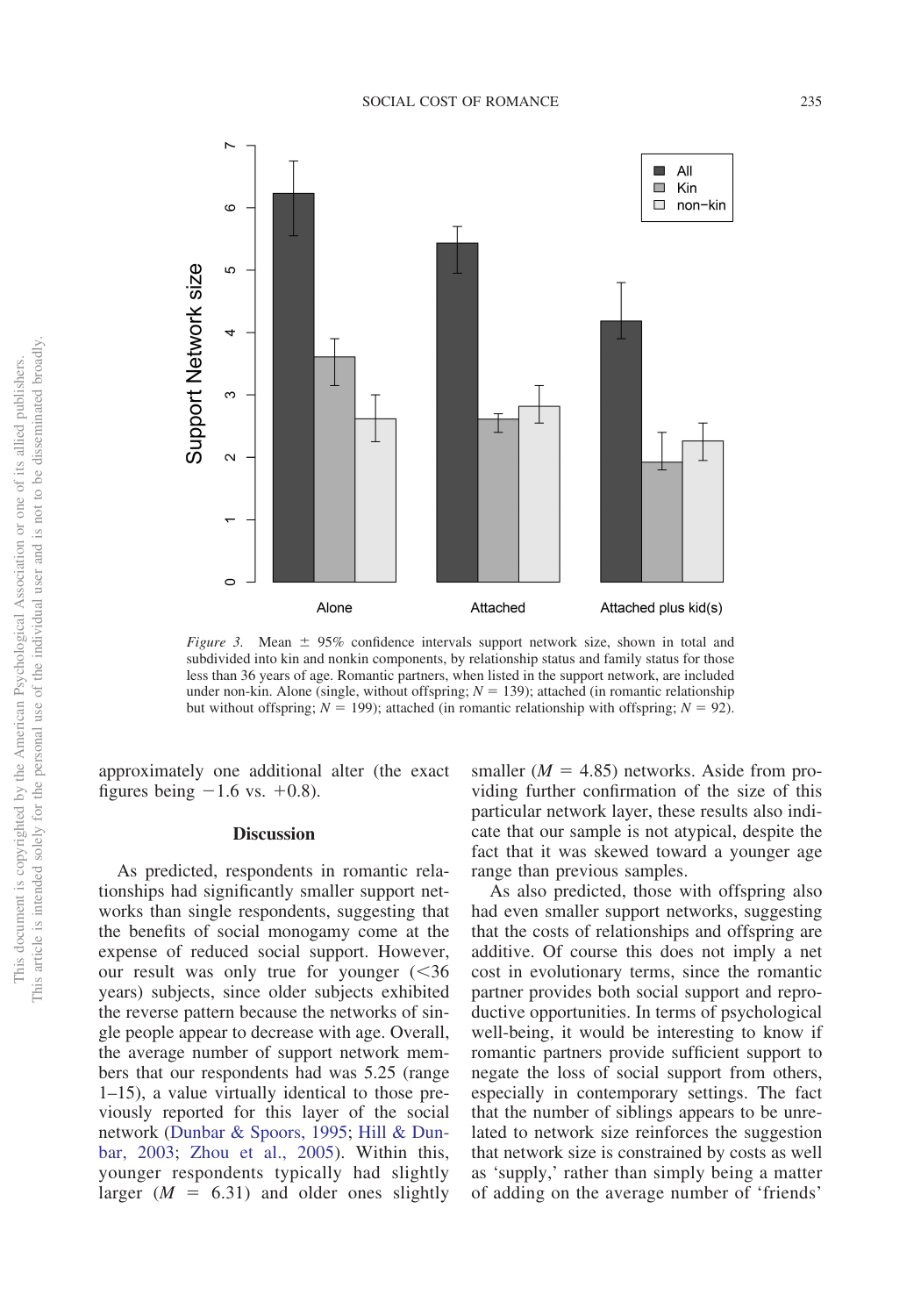<span id="page-7-0"></span>

 $\mathfrak{2}$ 

*A Generalized Linear Model of Support Network Size Among Those Without Offspring (N* - *367)*

| Term                               | Model 1<br>B(SE B)   | Model 2<br>B(SE B)                 | Model 3<br>B(SE B)                 |
|------------------------------------|----------------------|------------------------------------|------------------------------------|
| Intercept                          | $-0.571(0.1341)$ *** | $-0.477(0.1450)$                   | $-0.514(0.1451)$ ***               |
| Gender (Male)                      | $-0.074(0.0702)$     | $-0.083(0.0707)$                   | $-0.086(0.0706)$                   |
| Age (mean centered)                | 0.012(0.0527)        | 0.028(0.0533)                      | $-0.075(0.0707)$                   |
| In education (yes)                 | $-0.016(0.0810)$     | $-0.024(0.0818)$                   | $-0.026(0.0812)$                   |
| Mum alive (yes)                    | $0.213(0.1130)^{*}$  | $0.203(0.1149)^{*}$                | 0.192(0.1168)                      |
| Dad alive (yes)                    | 0.112(0.0796)        | 0.118(0.0816)                      | 0.115(0.0827)                      |
| Number of genetic siblings         | 0.001(0.0162)        | 0.001(0.0160)                      | 0.001(0.0158)                      |
| In relationship (yes)              |                      | $-0.132(0.0625)$ **                | $-0.064(0.0709)$                   |
| In relationship (yes) $\times$ Age |                      |                                    | $0.155(0.0857)^{*}$                |
| Information Criterion              |                      |                                    |                                    |
| AIC                                | 2240.193             | 2228.671                           | 2221.497                           |
| <b>AICC</b>                        | 2240.214             | 2228.697                           | 2221.530                           |
| <b>BIC</b>                         | 2286.487             | 2281.578                           | 2281.017                           |
| <b>CAIC</b>                        | 2293.487             | 2289.578                           | 2290.017                           |
| Log likelihood                     | $-1113.097$          | $-1106.336$                        | $-1101.748$                        |
| Likelihood ratio test $(df)$       | $21.364(6)$ ***      | $13.522(1)$ ***                    | $9.176(1)$ ***                     |
| Comparison                         | M1 over M0           | M <sub>2</sub> over M <sub>1</sub> | M <sub>3</sub> over M <sub>2</sub> |

*Note.*  $AIC = akaike information criterion; AICC = finite sample corrected AIC; BIC = Bayesian information criterion;$ CAIC = consistent AIC;  $M0 =$  intercept only model.

 $p < .10.$  \*\*  $p < .05.$  \*\*\*  $p < .01.$ 

to however many close kin Ego happens to have.

Our study was not longitudinal and thus did not record direct changes to support networks. We therefore cannot exclude the possibility that the respondents who were in romantic relationships happened to be those who are relatively unsocial (in the case of younger subjects), and thus had smaller support networks because of a personality trait rather than the romantic relationship. However, such an explanation would also have to extend to the probability of having offspring, and this would still support the suggestion that evolutionary trade-offs select for different strategies, specifically, many ties of relatively low investment versus few of high investment. Either way, costs would seem important, and a recent cross cultural study has found that in both India and the United States, those in romantic relationships do invest more in their partners than in other nonkin, even when controlling for emotional closeness, supporting our proposed mechanism [\(Hackman et](#page-10-6) [al., 2015\)](#page-10-6).

For younger respondents, the support networks of romantically involved respondents had approximately one less member than those of individuals who were not romantically engaged.

Since a new romantic partner rarely comes from one's innermost circle of intimates, this implies an effective loss of two alters when we take on a romantic partner (the real reduction in support networks for younger respondents is not from six to five but from six to four, plus-the-newromantic-partner). It seems that the acquisition of a romantic partner typically displaces a close relative from the support network as well as an unrelated friend (i.e., one of each category of relationship: see [Table 4\)](#page-9-0).

We have previously shown that if time devoted to a close friend is reduced, the emotional closeness of that relationship drops precipitously and relatively quickly (within as little as 6 –9 months) [\(Roberts & Dunbar, 2011b\)](#page-11-11). The loss of these two intimates thus represents the cost of a romantic relationship. It is an open question whether these costs in terms of reduced support are fully negated by the acquisition of a disproportionately supportive romantic partner who makes a larger support network redundant, or whether the costs are a necessary price for access to the reproductive benefits of a romantic relationship.

As the support network comprises both kin and nonkin, the loss of around two members from the support network could occur in one of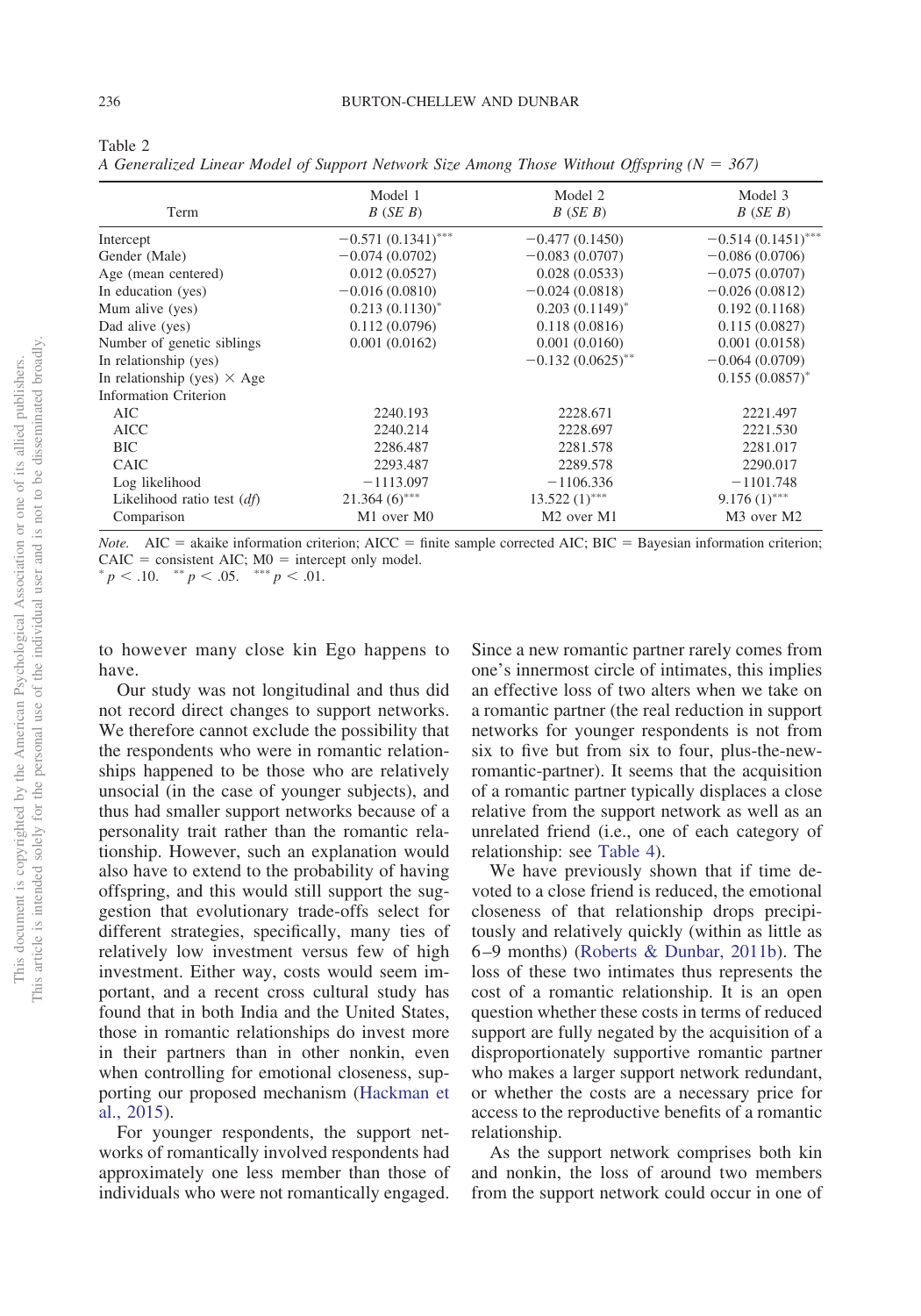<span id="page-8-0"></span>

| ۰,<br>I |  |
|---------|--|
|---------|--|

*A Generalized Linear Model of Support Network Size*

| Term                         | Model 1<br>B(SE B)   | Model 2<br>B(SE B)                                                      | Model 3<br>B(SE B)                 |  |
|------------------------------|----------------------|-------------------------------------------------------------------------|------------------------------------|--|
|                              |                      | Egos under 36 years old ( $n = 442$ ) and related alters only           |                                    |  |
| Intercept                    | $-1.098(0.0990)$ *** | $-0.887(0.0998)$ ***                                                    | $-0.859(0.0977)$                   |  |
| Gender (Male)                | $-0.025(0.0497)$     | $-0.047(0.0501)$                                                        | $-0.070(0.0493)$                   |  |
| Age (mean centered)          | $-0.162(0.0447)$ *** | $-0.092(0.0426)$ **                                                     | 0.006(0.0531)                      |  |
| In education (yes)           | $-0.044(0.0594)$     | $-0.053(0.0590)$                                                        | $-0.007(0.0595)$                   |  |
| Mum alive (yes)              | 0.094(0.0816)        | 0.073(0.0736)                                                           | 0.057(0.0706)                      |  |
| Dad alive (yes)              | $0.104(0.0604)^{*}$  | $0.104(0.0625)^{*}$                                                     | $0.122(0.0602)$ **                 |  |
| Number of genetic siblings   | 0.001(0.0092)        | 0.003(0.0089)                                                           | 0.007(0.0089)                      |  |
| In relationship (yes)        |                      | $-0.250(0.0484)$ ***                                                    | $-0.229(0.0481)$ ***               |  |
| Offspring-binary (yes)       |                      |                                                                         | $-0.216(0.0678)$ ***               |  |
| <b>Information Criterion</b> |                      |                                                                         |                                    |  |
| <b>AIC</b>                   | 1799.897             | 1760.795                                                                | 1746.840                           |  |
| <b>AICC</b>                  | 1799.914             | 1760.817                                                                | 1746.868                           |  |
| <b>BIC</b>                   | 1847.493             | 1815.190                                                                | 1808.035                           |  |
| CAIC                         | 1854.493             | 1823.190                                                                | 1817.035                           |  |
| Log likelihood               | $-892.949$           | $-872.398$                                                              | $-864.420$                         |  |
| Likelihood ratio test $(df)$ | n/a                  | $41.02(1)$ ***                                                          | $15.956(1)$ ***                    |  |
| Comparison                   | n/a                  | M <sub>2</sub> over M <sub>1</sub>                                      | M3 over M2                         |  |
|                              |                      | Egos under 36 years old ( $n = 441^{\circ}$ ) and unrelated alters only |                                    |  |
|                              |                      | (excluding relationship partners, when listed)                          |                                    |  |
| Intercept                    | $-0.990(0.1666)$ *** | $-0.785(0.1789)$ ***                                                    | $-0.750(0.1829)$ ***               |  |
| Gender (Male)                | $-0.037(0.0786)$     | $-0.058(0.0783)$                                                        | $-0.083(0.0792)$                   |  |
| Age (mean centered)          | 0.026(0.0625)        | 0.096(0.0641)                                                           | $0.212(0.0707)$ ***                |  |
| In education (yes)           | $-0.133(0.0814)$     | $-0.139(0.0801)^{*}$                                                    | $-0.086(0.0826)$                   |  |
| Mum alive (yes)              | 0.082(0.1364)        | 0.059(0.1361)                                                           | 0.039(0.1364)                      |  |
| Dad alive (yes)              | 0.032(0.0804)        | 0.032(0.0811)                                                           | 0.054(0.0815)                      |  |
| Number of genetic siblings   | $-0.029(0.0138)$ **  | $-0.026(0.0136)^{*}$                                                    | $-0.020(0.0136)$                   |  |
| In relationship (yes)        |                      | $-0.242(0.0660)$ ***                                                    | $-0.218(0.0663)$ ***               |  |
| Offspring-binary (yes)       |                      |                                                                         | $-0.268(0.0927)$ ***               |  |
| <b>Information Criterion</b> |                      |                                                                         |                                    |  |
| <b>AIC</b>                   | 1974.496             | 1943.365                                                                | 1923.480                           |  |
| <b>AICC</b>                  | 1974.513             | 1943.387                                                                | 1923.507                           |  |
| <b>BIC</b>                   | 2022.076             | 1997.741                                                                | 1984.654                           |  |
| CAIC                         | 2029.076             | 2005.741                                                                | 1993.654                           |  |
| Log likelihood               | $-980.248$           | $-963.682$                                                              | $-952.740$                         |  |
| Likelihood ratio test $(df)$ | n/a                  | 33.132 $(1)$ ***                                                        | $21.884(1)$ ***                    |  |
| Comparison                   | n/a                  | M <sub>2</sub> over M <sub>1</sub>                                      | M <sub>3</sub> over M <sub>2</sub> |  |
|                              |                      |                                                                         |                                    |  |

*Note.*  $AIC = akaike information criterion; AICC = finite sample corrected AIC; BIC = Bayesian information criterion;$  $CAIC = consistent AIC.$ 

<sup>a</sup> One participant recorded only their partner so was therefore not a valid case here.

 $p < .10.$ <sup>\*\*</sup>  $p < .05.$ \*\*\*  $p < .01.$ <sup>\*\*</sup>

three ways: by losing two family members, two friends or one of each. Each option will have different costs and benefits. Family relationships are more robust in the face of reduced contact than friends [\(Roberts & Dunbar,](#page-11-11) [2011b\)](#page-11-11), so it might seem sensible to risk neglecting them and preserve the more fragile friendships; however, close family are not only more likely to support you under all circumstances, but, as in other primates [\(Silk et al.,](#page-12-4) [2003;](#page-12-4) [Silk et al., 2009\)](#page-12-5), they are probably the single most important factor in lifelong reproductive and social success. On the other hand friends, although being more susceptible to rapid relationship decay, are probably more valuable than kin in providing emotional support and also in other ways (reviewed in [Hr](#page-11-3)[uschka, 2010\)](#page-11-3). If it is true that friends are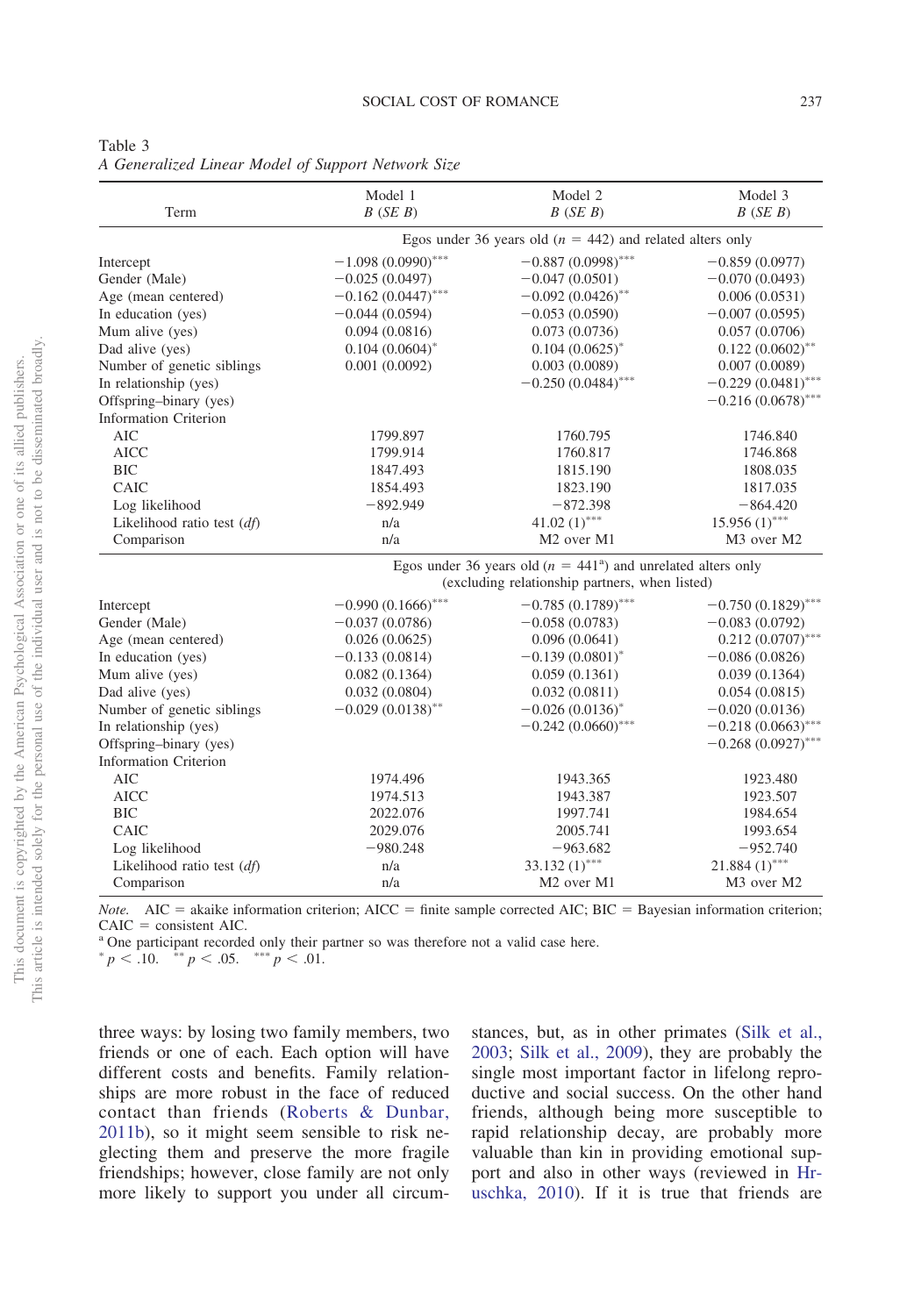| <b>Status</b>         | n   | Support Network | Kin          | Non-Kin     | $Non-Kina$  |
|-----------------------|-----|-----------------|--------------|-------------|-------------|
| In relationship (No)  | 139 | 6.23(3.729)     | 3.61(2.466)  | 2.62(2.348) | 2.62(2.348) |
| In relationship (Yes) | 199 | 5.43(2.744)     | 2.61(1.493)  | 2.82(2.188) | 2.01(2.057) |
| Yes & with kids       | 92  | 4.18(2.693)     | 1.92(1.598)  | 2.26(2.059) | 1.53(1.986) |
| No & with kids        | 12  | 4.50(3.555)     | 2.58(1.505)  | 1.92(2.429) | 1.92(2.429) |
| Total                 | 442 | 5.40 (3.177)    | 2.78 (1.968) | 2.61(2.226) | 2.01(2.178) |

*Means (Standard Deviations in Parentheses) of Number of Relevant Alters in the Support Network for Those Under 36 Years of Age by Relationship Status and Parental Status*

<sup>a</sup> Non– kin minus the relationship partner when listed.

quicker to drop their support in response to neglect, then the loss of equivalent kin and nonkin suggests that individuals are actually neglecting their kin more, in behavioral terms, than their friends upon entering a romantic relationship, but losing equal amounts of kin and nonkin alters.

[Johnson and Leslie \(1982\)](#page-11-14) also found, in a cross-sectional study, that close network size decreases as a romantic relationship becomes more committed, although, in contrast to the present results, they found that kin relationships were preserved and only friendships bore the cost of this. This difference to our results may reflect the different measures used. We asked if respondents felt they could rely on someone for help in a crisis, whereas [Johnson and Leslie](#page-11-14) [\(1982\)](#page-11-14) asked respondents whose opinions they valued. Married respondents reported that their friends' opinions were less important to them, and that they disclosed less to their friends, than individuals in less committed relationships. A similar drop in network size occurs during the transition to motherhood [\(McCannell, 1988\)](#page-11-22). Longitudinal studies comparing casual dating, regular dating, exclusive dating, pre-engagement and engagement relationships have reported a progressive decrease in the frequency and duration of actual interactions [\(Milardo et](#page-11-12) [al., 1983\)](#page-11-12). Similar findings have been reported in baboons as mother's time budget's become stressed by the feeding demands of their infants: they progressively drop casual friendships in order to preserve relationships with their female kin [\(Altmann, 1980;](#page-10-17) [Dunbar &](#page-10-18) [Dunbar, 1988\)](#page-10-18).

Increasing age appears to be associated with decreasing support network size, unless one is in a relationship. Romantically attached individuals in our sample had a constant mean support network size of around 5 to 6 individuals regardless of their age. This suggests that while the costs of a relationship are initially considerable, they may buffer one against a declining support network as one ages (perhaps because some of the costs of maintaining a relationship are shared between the couple). Older, single, individuals may be increasingly isolated as friends partner off and no longer invest in them to the same degree, and later in life, as family members die off and are not replaced. It would be interesting to know if older, single, individuals, with smaller support networks, are immune to the costs of a new romance, because their core network retains space capacity to include a romantic partner without placing excessive stress on their existing close relationships.

Although entering a romantic relationship is costly (with regards to the support network), entering a secondary romantic relationship (i.e., having an extrapair mating partner) does not appear to double the burden: those with two relationships do not lose a further two intimates, at least in the case of female respondents (the sample of males being too small to provide reliable estimates of effects). Those respondents who reported being in two romantic relationships (partner plus extrapair partner) did not differ in terms of support network size from those in exclusive romantic relationships; nor did their support networks differ from those of single romantic partner respondents in terms of the balance between kin and friends.

The most likely explanation for this is that their original relationship had deteriorated to the extent that the primary romantic partner had been dropped from the circle of intimates [\(Sutcliffe et al., 2012\)](#page-12-7) and thus did not impose a further drain on support network man-

<span id="page-9-0"></span>Table 4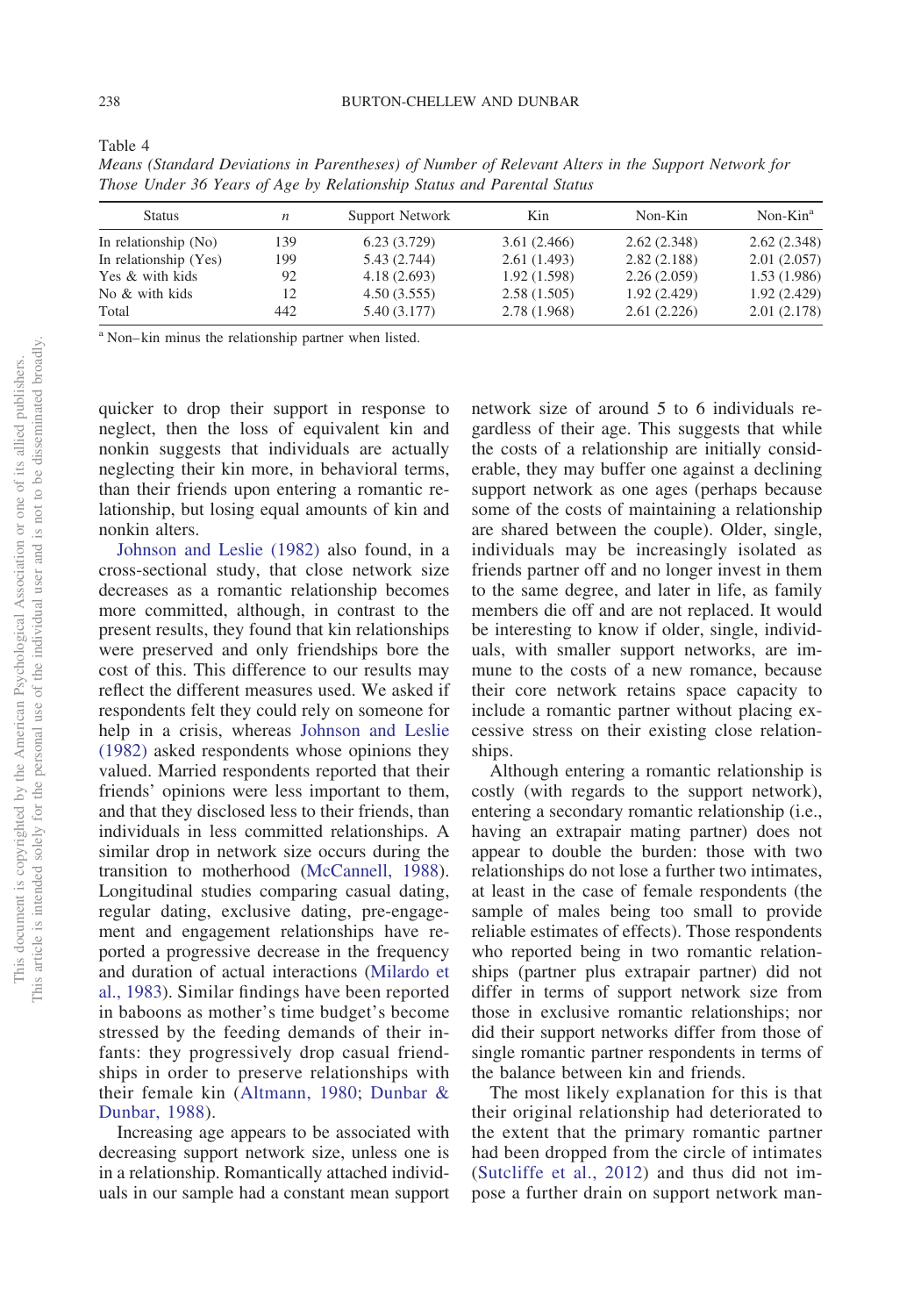agement. This could be interpreted as implying that humans find it emotionally and socially difficult to run more than one committed romantic relationship at a time. Note that our data on extrapair relationships imply a double-mating frequency of about  $32/363 \approx$ 9%. This is of about the same order of magnitude as the frequency estimated from genetic nonpaternity (3–13%) [\(Anderson, 2006;](#page-10-19) [Baker & Bellis, 1995;](#page-10-20) [Wellings, Field, John](#page-12-14)[son, Wadsworth, & Bradshaw, 1994\)](#page-12-14).

#### **References**

- <span id="page-10-17"></span>Altmann, J. (1980). *Baboon mothers and infants*. Cambridge, MA: Harvard University Press.
- <span id="page-10-19"></span>Anderson, K. G. (2006). How well does paternity confidence match actual paternity? Evidence from worldwide nonpaternity rates. *Current Anthropology, 47,* 513–520. [http://dx.doi.org/10.1086/](http://dx.doi.org/10.1086/504167) [504167](http://dx.doi.org/10.1086/504167)
- <span id="page-10-0"></span>Antonucci, T. C., Lansford, J. E., Akiyama, H., Smith, J., Baltes, M. M., Takahashi, K.,... Dartigues, J. F. (2002). Differences between men and women in social, relations, resource deficits, and depressive symptomatology during later life in four nations. *Journal of Social Issues, 58,* 767– 783. <http://dx.doi.org/10.1111/1540-4560.00289>
- <span id="page-10-20"></span>Baker, R. R., & Bellis, M. A. (1995). *Human sperm competition: Copulation, masturbation and infidelity*. London: Chapman & Hall.
- <span id="page-10-7"></span>Berscheid, E., Snyder, M., & Omoto, A. M. (1989). The Relationship Closeness Inventory—Assessing the closeness of interpersonal relationships. *Journal of Personality and Social Psychology, 57,* 792– 807. [http://dx.doi.org/10.1037/0022-3514.57.5](http://dx.doi.org/10.1037/0022-3514.57.5.792) [.792](http://dx.doi.org/10.1037/0022-3514.57.5.792)
- <span id="page-10-11"></span>Burt, R. S. (2000). Decay functions. *Social Networks, 22,* 1–28. [http://dx.doi.org/10.1016/S0378-](http://dx.doi.org/10.1016/S0378-8733%2899%2900015-5) [8733\(99\)00015-5](http://dx.doi.org/10.1016/S0378-8733%2899%2900015-5)
- <span id="page-10-9"></span>Burton-Chellew, M. N., & Dunbar, R. I. M. (2011). Are affines treated as biological kin? A test of Hughes's hypothesis. *Current Anthropology, 52,* 741–746. <http://dx.doi.org/10.1086/661288>
- <span id="page-10-1"></span>Caplan, G. (1974). *Support systems and community mental health; lectures on concept development*. New York: Behavioral Publications.
- <span id="page-10-8"></span>Cialdini, R. B., Brown, S. L., Lewis, B. P., Luce, C., & Neuberg, S. L. (1997). Reinterpreting the empathy-altruism relationship: When one into one equals oneness. *Journal of Personality and Social Psychology, 73,* 481– 494. [http://dx.doi.org/](http://dx.doi.org/10.1037/0022-3514.73.3.481) [10.1037/0022-3514.73.3.481](http://dx.doi.org/10.1037/0022-3514.73.3.481)
- <span id="page-10-2"></span>Cohen, S. (2004). Social relationships and health. *American Psychologist, 59,* 676 – 684. [http://dx.doi](http://dx.doi.org/10.1037/0003-066X.59.8.676) [.org/10.1037/0003-066X.59.8.676](http://dx.doi.org/10.1037/0003-066X.59.8.676)
- <span id="page-10-3"></span>Dickens, C. M., McGowan, L., Percival, C., Douglas, J., Tomenson, B., Cotter, L.,... Creed, F. H. (2004). Lack of a close confidant, but not depression, predicts further cardiac events after myocardial infarction. *Heart (British Cardiac Society), 90,* 518 –522. [http://dx.doi.org/10.1136/hrt.2003](http://dx.doi.org/10.1136/hrt.2003.011668) [.011668](http://dx.doi.org/10.1136/hrt.2003.011668)
- <span id="page-10-10"></span>Dindia, K., & Canary, D. J. (1993). Definitions and theoretical perspectives on maintaining relationships. *Journal of Social and Personal Relationships, 10,* 163–173. [http://dx.doi.org/10.1177/](http://dx.doi.org/10.1177/026540759301000201) [026540759301000201](http://dx.doi.org/10.1177/026540759301000201)
- <span id="page-10-15"></span>Doherty, N. A., & Feeney, J. A. (2004). The composition of attachment networks throughout the adult years. *Personal Relationships, 11,* 469 – 488. [http://dx.doi.org/10.1111/j.1475-6811.2004](http://dx.doi.org/10.1111/j.1475-6811.2004.00093.x) [.00093.x](http://dx.doi.org/10.1111/j.1475-6811.2004.00093.x)
- <span id="page-10-12"></span>Dunbar, R. I. M. (2008). Cognitive constraints on the structure and dynamics of social networks. *Group Dynamics, 12,* 7–16. [http://dx.doi.org/10.1037/](http://dx.doi.org/10.1037/1089-2699.12.1.7) [1089-2699.12.1.7](http://dx.doi.org/10.1037/1089-2699.12.1.7)
- <span id="page-10-18"></span>Dunbar, R. I. M., & Dunbar, P. (1988). Maternal time budgets of Gelada baboons. *Animal Behaviour, 36,* 970 –980. [http://dx.doi.org/10.1016/S0003-](http://dx.doi.org/10.1016/S0003-3472%2888%2980055-1) [3472\(88\)80055-1](http://dx.doi.org/10.1016/S0003-3472%2888%2980055-1)
- <span id="page-10-5"></span>Dunbar, R. I. M., & Spoors, M. (1995). Social networks, support cliques, and kinship. *Human Nature, 6,* 273–290. [http://dx.doi.org/10.1007/](http://dx.doi.org/10.1007/BF02734142) [BF02734142](http://dx.doi.org/10.1007/BF02734142)
- <span id="page-10-14"></span>Fischer, J. L., Sollie, D. L., Sorell, G. T., & Green, S. K. (1989). Marital-status and career stage influences on social networks of young adults. *Journal of Marriage and the Family, 51,* 521–534. [http://](http://dx.doi.org/10.2307/352513) [dx.doi.org/10.2307/352513](http://dx.doi.org/10.2307/352513)
- <span id="page-10-13"></span>Fisher, H. E., Aron, A., & Brown, L. L. (2006). Romantic love: A mammalian brain system for mate choice. *Philosophical Transactions of the Royal Society of London Series B, Biological Sciences, 361,* 2173–2186. [http://dx.doi.org/10.1098/](http://dx.doi.org/10.1098/rstb.2006.1938) [rstb.2006.1938](http://dx.doi.org/10.1098/rstb.2006.1938)
- <span id="page-10-16"></span>Fowler, J. H., & Christakis, N. A. (2010). Cooperative behavior cascades in human social networks. *Proceedings of the National Academy of Sciences, USA of the United States of America, 107,* 5334 – 5338. <http://dx.doi.org/10.1073/pnas.0913149107>
- <span id="page-10-6"></span>Hackman, J., Danvers, A., & Hruschka, D. J. (2015). Closenesss is enough for friends, but not for mates or kin: Mate and kinship premiums in India and U.S. *Evolution and Human Behavior, 36,* 137– 145. [http://dx.doi.org/10.1016/j.evolhumbehav](http://dx.doi.org/10.1016/j.evolhumbehav.2014.10.002) [.2014.10.002](http://dx.doi.org/10.1016/j.evolhumbehav.2014.10.002)
- <span id="page-10-4"></span>Hall, G. B., & Nelson, G. (1996). Social networks, social support, personal empowerment, and the adaptation of psychiatric consumers/survivors: Path analytic models. *Social Science & Medicine, 43,* 1743–1754. [http://dx.doi.org/10.1016/S0277-](http://dx.doi.org/10.1016/S0277-9536%2896%2900069-X) [9536\(96\)00069-X](http://dx.doi.org/10.1016/S0277-9536%2896%2900069-X)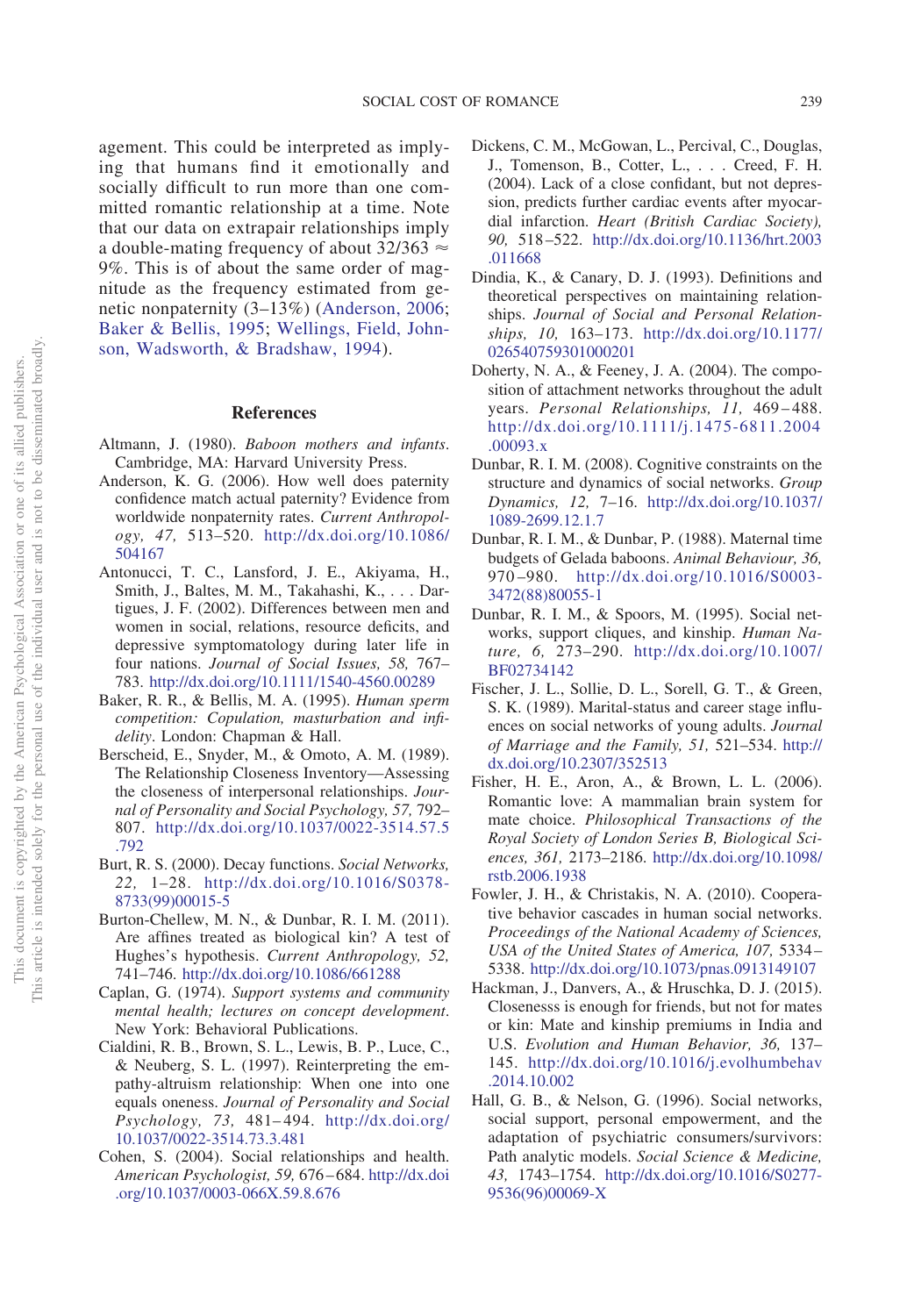- <span id="page-11-17"></span>Hall, R., Roberts, C. J., Coles, G. A., Fisher, D. J., Fowkes, F. G. R., Jones, J. H.,... Thomas, J. P. (1988). The impact of guidelines in clinical outpatient practice. *Journal of the Royal College of Physicians of London, 22,* 244 –247.
- <span id="page-11-18"></span>Hatfield, E., & Sprecher, S. (1986). Measuring passionate love in intimate relationships. *Journal of Adolescence, 9,* 383– 410. [http://dx.doi.org/](http://dx.doi.org/10.1016/S0140-1971%2886%2980043-4) [10.1016/S0140-1971\(86\)80043-4](http://dx.doi.org/10.1016/S0140-1971%2886%2980043-4)
- <span id="page-11-21"></span>Hill, R. A., & Dunbar, R. I. M. (2003). Social network size in humans. *Human Nature-an Interdisciplinary Biosocial Perspective, 14,* 53–72.
- <span id="page-11-2"></span>Holt-Lunstad, J., Smith, T. B., & Layton, J. B. (2010). Social Relationships and Mortality Risk: A Meta-analytic Review. *Plos Medicine, 7*(7), e1000316. [http://dx.doi.org/10.1371/journal.pmed](http://dx.doi.org/10.1371/journal.pmed.1000316) [.1000316](http://dx.doi.org/10.1371/journal.pmed.1000316)
- <span id="page-11-3"></span>Hruschka, D. J. (2010). *Friendship: Development, ecology, and evolution of a relationship*. Berkeley, CA: London: University of California Press. [http://](http://dx.doi.org/10.1525/california/9780520265462.001.0001) [dx.doi.org/10.1525/california/9780520265462.001](http://dx.doi.org/10.1525/california/9780520265462.001.0001) [.0001](http://dx.doi.org/10.1525/california/9780520265462.001.0001)
- <span id="page-11-14"></span>Johnson, M. P., & Leslie, L. (1982). Couple involvement and network structure—A test of the dyadic withdrawal hypothesis. *Social Psychology Quarterly, 45,* 34 – 43. [http://dx.doi.org/10.2307/](http://dx.doi.org/10.2307/3033672) [3033672](http://dx.doi.org/10.2307/3033672)
- <span id="page-11-4"></span>Korchmaros, J. D., & Kenny, D. A. (2001). Emotional closeness as a mediator of the effect of genetic relatedness on altruism. *Psychological Science, 12,* 262–265. [http://dx.doi.org/10.1111/](http://dx.doi.org/10.1111/1467-9280.00348) [1467-9280.00348](http://dx.doi.org/10.1111/1467-9280.00348)
- <span id="page-11-5"></span>Korchmaros, J. D., & Kenny, D. A. (2006). An evolutionary and close-relationship model of helping. *Journal of Social and Personal Relationships, 23,* 21– 43. [http://dx.doi.org/10.1177/](http://dx.doi.org/10.1177/0265407506060176) [0265407506060176](http://dx.doi.org/10.1177/0265407506060176)
- <span id="page-11-6"></span>Kruger, D. J. (2003). Evolution and altruism— Combining psychological mediators with naturally selected tendencies. *Evolution and Human Behavior, 24,* 118 –125.
- <span id="page-11-15"></span>Maner, J. K., Rouby, D. A., & Gonzaga, G. C. (2008). Automatic inattention to attractive alternatives: The evolved psychology of relationship maintenance. *Evolution and Human Behavior, 29,* 343–349. [http://dx.doi.org/10.1016/j.evolhumbe](http://dx.doi.org/10.1016/j.evolhumbehav.2008.04.003)[hav.2008.04.003](http://dx.doi.org/10.1016/j.evolhumbehav.2008.04.003)
- <span id="page-11-22"></span>McCannell, K. (1988). Social networks and the transition to motherhood. In R. M. Milardo (Ed.), *Families and social networks*. Newbury Park, CA: Sage.
- <span id="page-11-20"></span>Milardo, R. M. (1982). Friendship networks in developing relationships—Converging and diverging social environments. *Social Psychology Quarterly, 45,* 162–172. <http://dx.doi.org/10.2307/3033649>
- <span id="page-11-12"></span>Milardo, R. M., Johnson, M. P., & Huston, T. L. (1983). Developing close relationships—Changing patterns of interaction between pair members and

social networks. *Journal of Personality and Social Psychology, 44,* 964 –976. [http://dx.doi.org/](http://dx.doi.org/10.1037/0022-3514.44.5.964) [10.1037/0022-3514.44.5.964](http://dx.doi.org/10.1037/0022-3514.44.5.964)

- <span id="page-11-13"></span>Miritello, G., Moro, E., Lara, R., Martinez-Lopez, R., Belchamber, J., Roberts, S. G. B., & Dunbar, R. I. M. (2013). Time as a limited resource: Communication strategy in mobile phone networks. *Social Networks, 35,* 89 –95. [http://dx.doi.org/10.1016/j](http://dx.doi.org/10.1016/j.socnet.2013.01.003) [.socnet.2013.01.003](http://dx.doi.org/10.1016/j.socnet.2013.01.003)
- <span id="page-11-16"></span>Murray, S. L., Holmes, J. G., & Griffin, D. W. (1996). The benefits of positive illusions: Idealization and the construction of satisfaction in close relationships. *Journal of Personality and Social Psychology, 70,* 79 –98. [http://dx.doi.org/10.1037/](http://dx.doi.org/10.1037/0022-3514.70.1.79) [0022-3514.70.1.79](http://dx.doi.org/10.1037/0022-3514.70.1.79)
- <span id="page-11-19"></span>O'Leary, K. D., Acevedo, B. P., Aron, A., Huddy, L., & Mashek, D. (2012). Is long-term love more than a rare phenomenon? If so, what are its correlates? *Social Psychological & Personality Science, 3,* 241–249. [http://dx.doi.org/10.1177/1948550](http://dx.doi.org/10.1177/1948550611417015) [611417015](http://dx.doi.org/10.1177/1948550611417015)
- <span id="page-11-10"></span>Oswald, D. L., & Clark, E. M. (2003). Best friends forever? High school best friendships and the transition to college. *Personal Relationships, 10,* 187– 196. <http://dx.doi.org/10.1111/1475-6811.00045>
- <span id="page-11-0"></span>Pilisuk, M., & Froland, C. (1978). Kinship, social networks, social support, and health. *Social Science & Medicine Part B-Medical Anthropology, 12*(4B), 273–280. [http://dx.doi.org/10.1016/0160-](http://dx.doi.org/10.1016/0160-7987%2878%2990044-3) [7987\(78\)90044-3](http://dx.doi.org/10.1016/0160-7987%2878%2990044-3)
- <span id="page-11-7"></span>Pollet, T. V., Roberts, S. G. B., & Dunbar, R. I. M. (2013). Going that extra mile: Individuals travel further to maintain face-to-face contact with highly related kin than with less related kin. *PLoS ONE, 8*(1), e53929. [http://dx.doi.org/10.1371/journal](http://dx.doi.org/10.1371/journal.pone.0053929) [.pone.0053929](http://dx.doi.org/10.1371/journal.pone.0053929)
- <span id="page-11-8"></span>Roberts, S. G. B., & Dunbar, R. I. M. (2011a). Communication in social networks: Effects of kinship, network size, and emotional closeness. *Personal Relationships, 18,* 439 – 452. [http://dx.doi](http://dx.doi.org/10.1111/j.1475-6811.2010.01310.x) [.org/10.1111/j.1475-6811.2010.01310.x](http://dx.doi.org/10.1111/j.1475-6811.2010.01310.x)
- <span id="page-11-11"></span>Roberts, S. G. B., & Dunbar, R. I. M. (2011b). The costs of family and friends: An 18-month longitudinal study of relationship maintenance and decay. *Evolution and Human Behavior, 32,* 186 –197. [http://dx.doi.org/10.1016/j.evolhumbehav.2010.08](http://dx.doi.org/10.1016/j.evolhumbehav.2010.08.005) [.005](http://dx.doi.org/10.1016/j.evolhumbehav.2010.08.005)
- <span id="page-11-9"></span>Saramäki, J., Leicht, E. A., López, E., Roberts, S. G. B., Reed-Tsochas, F., & Dunbar, R. I. M. (2014). Persistence of social signatures in human communication. *Proceedings of the National Academy of Sciences, USA of the United States of America, 111,* 942–947. [http://dx.doi.org/10.1073/pnas](http://dx.doi.org/10.1073/pnas.1308540110) [.1308540110](http://dx.doi.org/10.1073/pnas.1308540110)
- <span id="page-11-1"></span>Schweizer, T., Schnegg, M., & Berzborn, S. (1998). Personal networks and social support in a multiethnic community of southern California. *Social*